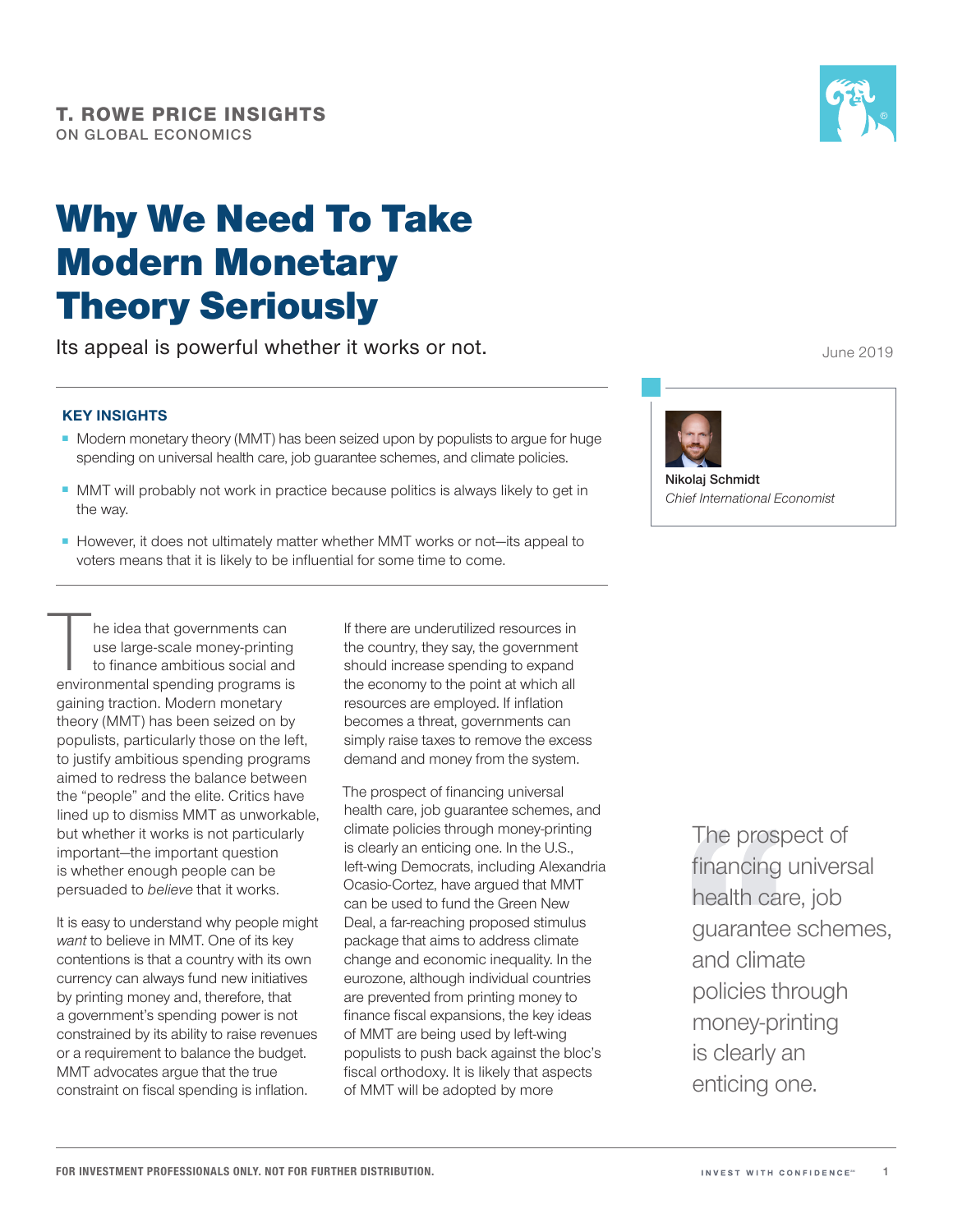...MMT…would be difficult to implement in practice because politics is likely to get in the way.

populist movements across the world over the next few years.

#### **Lack of Clarity Hampers Debate**

It is difficult to evaluate the merits of MMT as its advocates have not provided a unified framework to illustrate how it works. On the one hand, MMT suggests that there is no level of debt that is too large for a government to manage provided that debt is issued in the local currency and that governments, therefore, have limitless potential to initiate social good by printing money. On the other hand, most MMT enthusiasts claim that they do not advocate out-of-control fiscal spending and emphasize the need to manage demand to keep the economy on an even keel.

Critics argue that MMT advocates are deliberately vague about how MMT works precisely because it cannot work. MMT enthusiasts have responded by accusing the critics of not taking the trouble to properly understand the theory. The absence of an agreed-upon framework has meant that debates of the merits of MMT rarely lead anywhere, with both sides often accusing each other of acting in bad faith. Economist Paul Krugman, a strong critic of MMT, wrote: "MMTers…tend to be unclear about what exactly their differences with conventional views are, and also have a strong habit of dismissing out of hand any attempt to make sense of what they're saying." MMT supporter Stephanie Kelton, an economist and former advisor to 2016 U.S. presidential campaigner Bernie Sanders, has accused Krugman of getting "some of the basic ideas wrong" and of being "led astray" by working within a crude macroeconomic framework.

### **Economic Theory vs. Political Reality**

In my view, MMT could probably work in theory but would be difficult to implement in practice because politics is likely to get in the way. MMT supporters argue that economic policy should be set to keep the economy on an even keel: The fact that the fiscal deficit can be monetized does not imply that fiscal policy should be imprudent. Consequently, they argue, fiscal expansions under MMT should never reach the point at which a rising debt load leads to unstable money demand, capital flight, currency depreciation, and inflationary spirals. Provided that fiscal (and other economic) policy is set responsibly, MMT slots easily into well-established theoretical frameworks in other words, it is nothing new.

In reality, however, handing control of the money-printing presses to politicians is likely to lead to imprudent economic policies because sensible fiscal policies tend to fall victim to the electoral cycle. In the more severe cases, this can bring about currency depreciation and a risk that the monetary authority loses control over inflation. Money demand becomes unstable.

We do not know the levels of debt at which the adverse effects of excessive deficits come into play. The experience of Japan, where public debt is large but inflation and interest rates have been low for decades, suggests that the limit could be quite high (see Figure 1). By contrast, past events in Argentina suggest that the economic blowup could occur at much lower levels of debt (see Figure 2). However, we do know from experience that when we hit the threshold, economic prospects can turn ugly very quickly. In practice, the implementation of MMT likely requires the existence of a "benevolent social planner" who is willing to apply the fiscal brake when required to do so regardless of the electoral cycle. In the absence of such a figure, MMT supporters advocate that fiscal spending should be coded into laws and legislations in the form of automatic stabilizers (i.e., a call on politicians to relinquish the power over the purse to technocrats). I harbor sincere doubts that any politician would willingly do this though.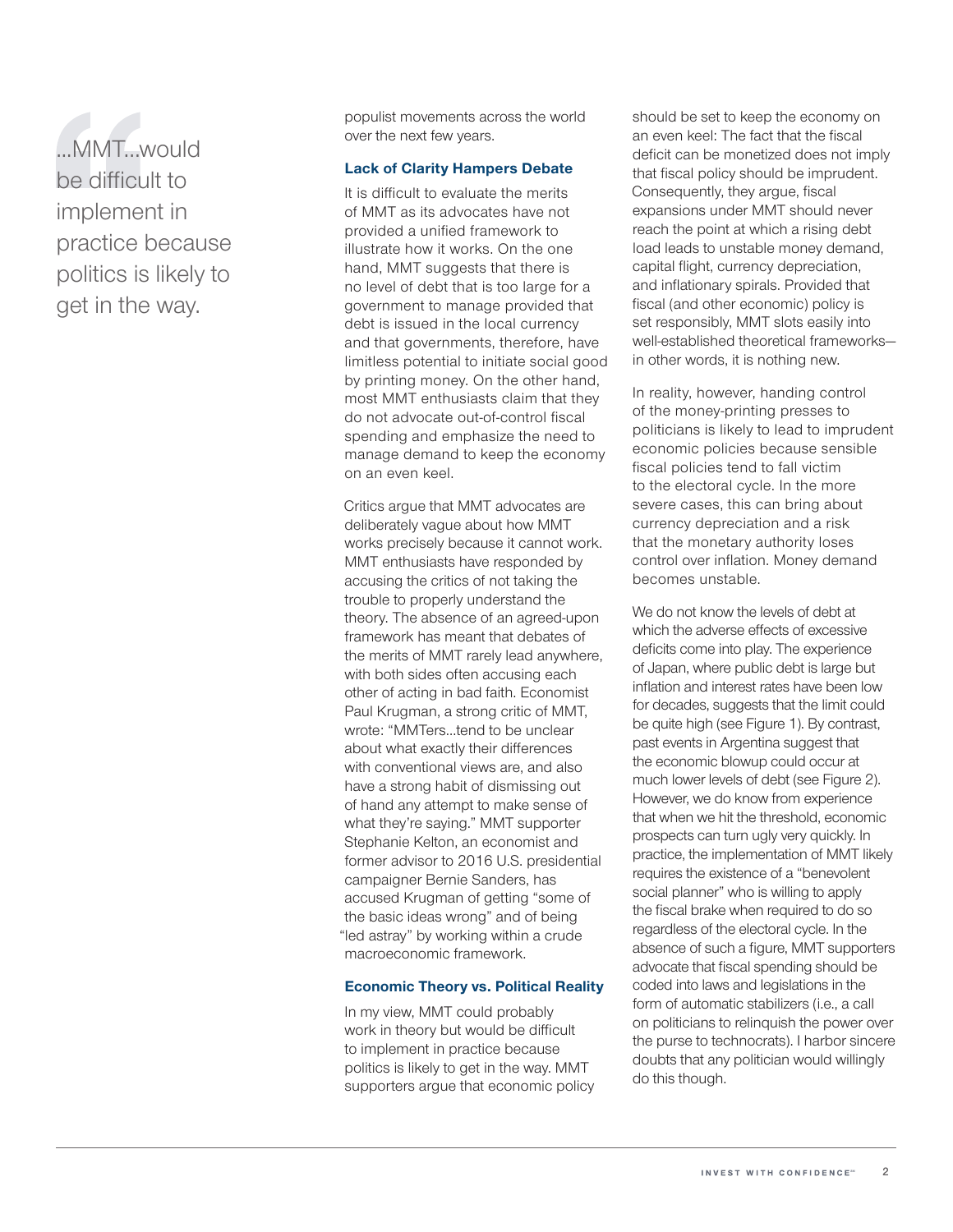# **(Fig. 1) Rising Debt, Stable Currency**

Japanese debt-to-GDP, exchange rate and central bank balance sheet, March 2000 to March 2019 As of March 31, 2019



# **(Fig. 2) Peso Crisis**

Argentine debt-to-GDP, exchange rate and central bank balance sheet, March 2006 to March 2019 As of March 31, 2019



Sources: Instituto Nacional de Estadística y Censos and Banco Central de la República Argentina.

#### **The Eternal Allure of a Better Future**

Ultimately, however, it does not matter too much whether MMT works or not—at least not yet. What's more important is that MMT's influence is growing, particularly among voters who traditionally support populist politicians. Many middle- and working-class people across the world believe that mainstream political parties offer them no hope of a better future. MMT's core

argument—that governments can print money to substantially improve the lives of ordinary people—will win popular support, and it is popular support that wins elections, not economic reality. In fact, the more criticism is heaped on MMT by the political establishment and traditional economists with model frameworks, the more attractive MMT becomes for many people who feel left behind in a world of rising inequality.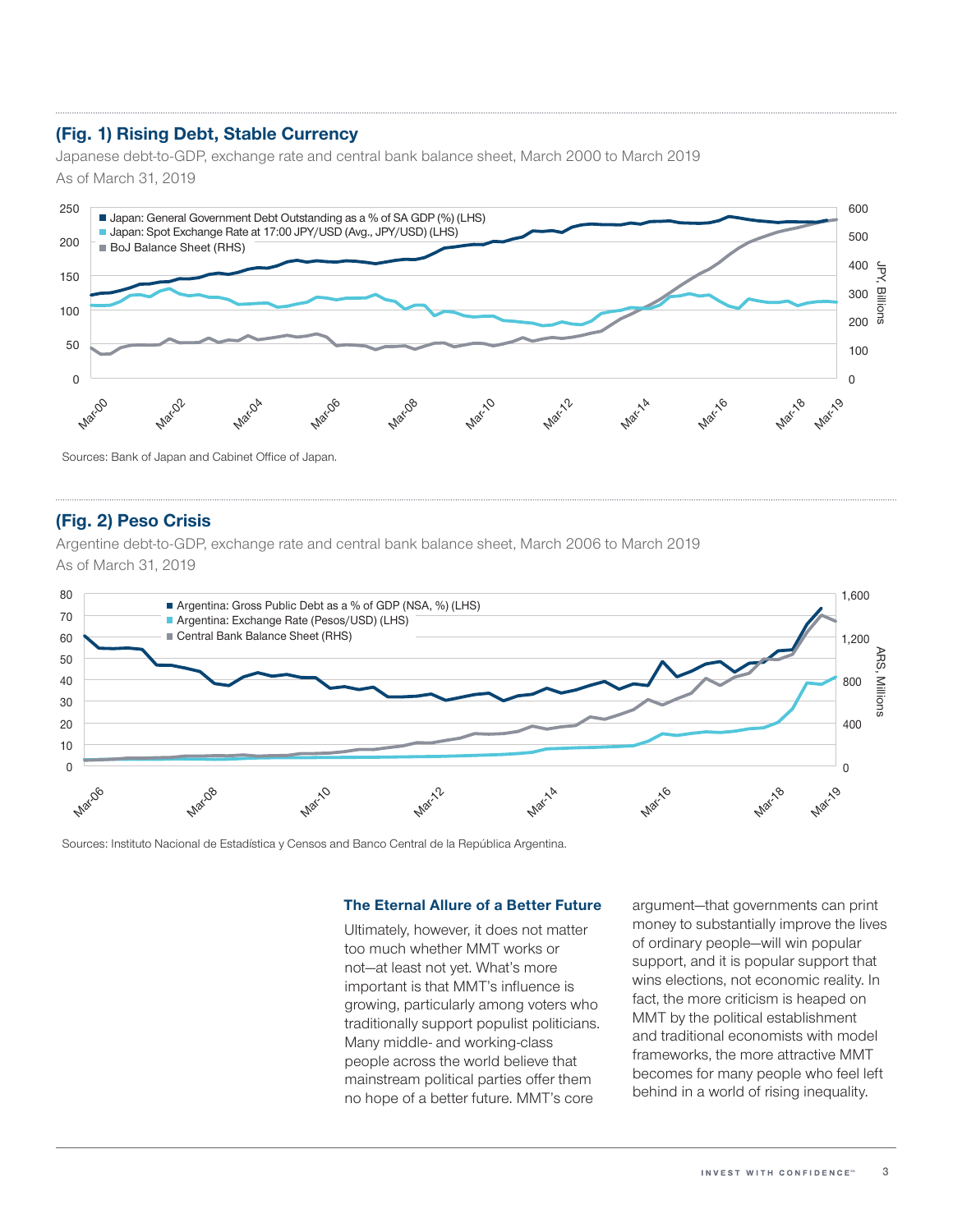Populists understand this and are well-placed to gain from it over the next few years.

I have argued elsewhere why I believe that the economic and financial market implications of populism are negative. In the absence of a benevolent social planner, MMT is likely to become just another arrow in the populist politicians' quiver. The temptation to keep printing money to finance extravagant electoral promises will be strong, and at some point this results in an excessively loose fiscal policy. Ultimately, this brings higher inflation, weaker currencies, and

higher interest rates, all of which make it harder, not easier, to deliver the kind of social and environmental benefits that political supporters of MMT seek.

For the time being, MMT is likely to retain its potent appeal to voters frustrated by a lack of economic progress and rising inequality—and it will, therefore, continue to be trumpeted by populist politicians seeking power. Analysts and economists may continue to dismiss MMT as unworkable, but the opinion of the establishment may ultimately prove to be irrelevant; the broader political impact of MMT is much more important.

#### **WHAT WE'RE WATCHING NEXT**

As long as populist parties continue to threaten the status quo, MMT is likely to remain a hotly debated issue. The theory will almost certainly feature as a major topic of discussion during the 2020 U.S. presidential race, particularly if Bernie Sanders becomes the Democratic candidate. In the meantime, we will be closely following elections in other countries where populists are in the ascendancy and aspects of MMT may feature in the election campaign.